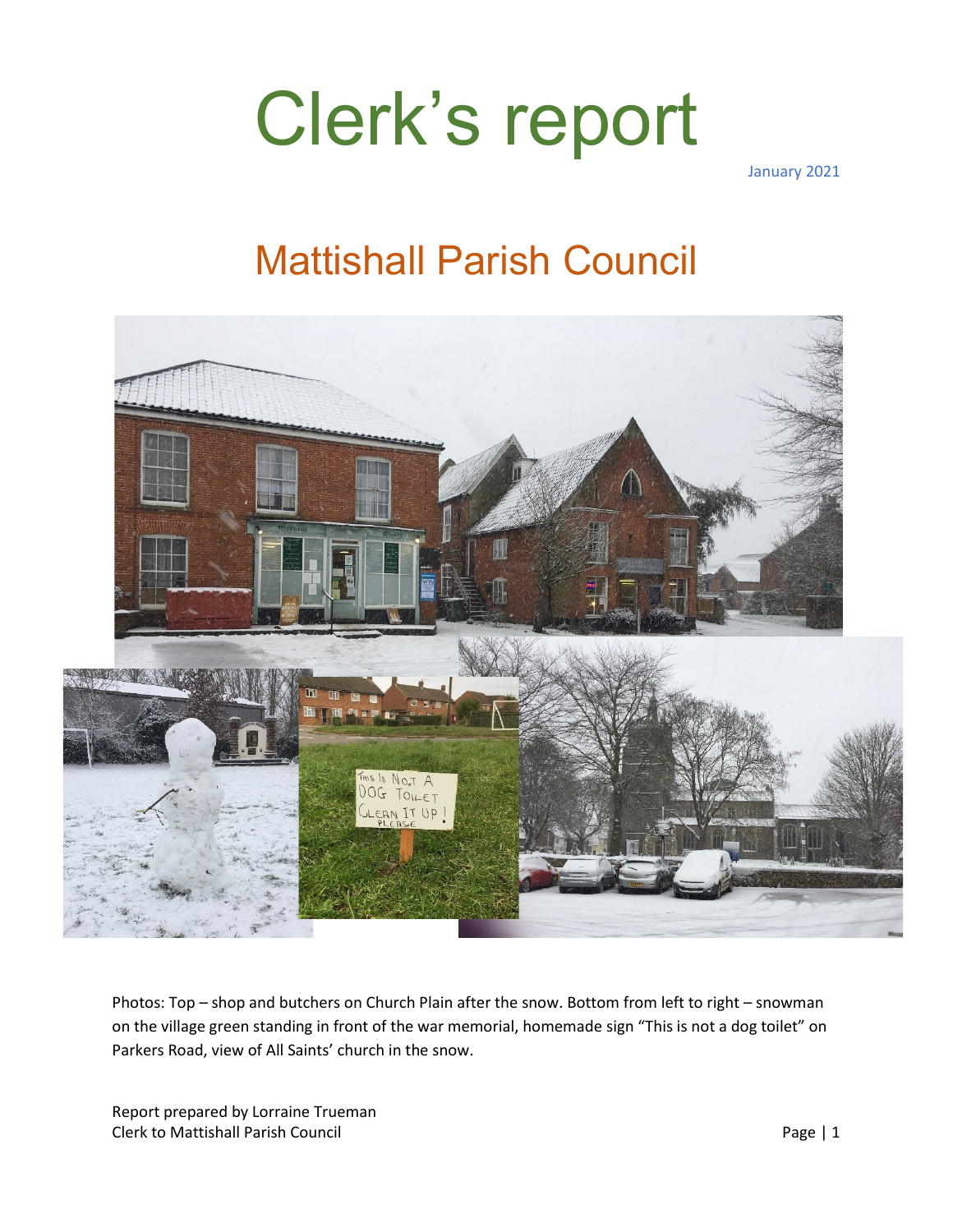January 2021

#### The items below relate to actions/resolutions from the 4 January meeting:

Item 6.3: Cllr Fowler spoken on behalf of the Parish Council at the planning committee meeting on 25 January, where planning application 3PL/2020/0462/F for the land south of Dereham road was approved by 9 votes to 1.

Item 7: Residents provided many photos and examples of flooding in the village. These have been collated and sent to Lead Local Flood Authority, Cllr Bill Borrett, Cllr Ian Martin, George Freeman MP and Anglian Water asking for their support in resolving these issues. Cllr Ben Handford and I met with representatives from the Lead Local Flood Authority on various sites across the village, talking with some of the residents impacted. We did not manage to visit all locations in the parish and are due to meet with them again soon.

#### Items requiring explanation on the 1 February agenda

The councillors have expressed a desire to reduce the meeting length times, ensuring that no meeting exceeds 2.5 hours. To aid with that, the usual order of the agenda has been amended, with legal requirements and community focused items at the beginning of the meeting. The meeting will finish within the 2.5-hour timing and any items not covered can be included in the following meeting.

Item 4: The minutes from the meeting on 7 December 2020 state that Mattishall Volunteer Hub had made an incorrect delivery, when this was not the case.

Item 6.2: As part of the year end process the council need to appoint an internal auditor. It is suggested that the council appoint the same internal auditor as last year who would be able to complete an online audit should lockdown require it.

Item 8: We are working with the Lead Local Flood Authority to understand the action that can be taken to resolve the flooding issues highlighted by residents. Once their report becomes available council will be able to discuss.

Item 9: The Parish Council have been offered a donation of £100 to purchase signage reminding dog owns to clear up after their dogs on the footpath on the fields between Welgate and Greg Close. Councillors have come up with some different options to be discussed and agreed upon at the meeting.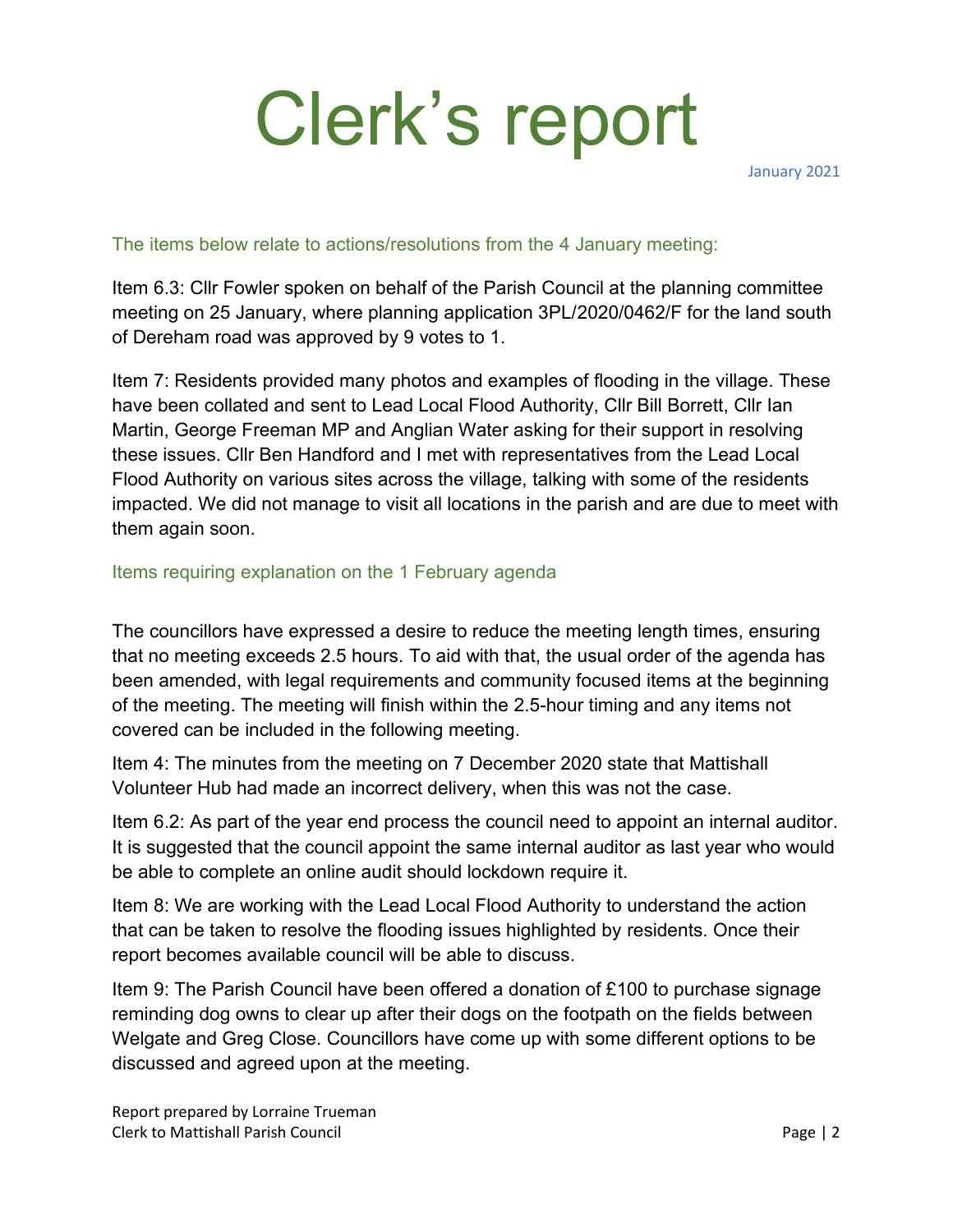January 2021

Item 10.4: Hopkins Homes have been granted planning permission to build 50 homes on land south of Dereham Road. This site could give the opportunity for the Parish Council to gain some additional open space for the village. The next steps are for the council to agree the requirements of the whole parish and ensure they maximize any benefits.

Item 10.5: Many District Councils have produced supplementary planning documents which are used alongside polices and Local Plans to build upon and provide more detailed guidance. Breckland District Council have not introduced these documents.

Item 11: The Neighbourhood Planning: Delivery & Monitoring Group – Terms of Reference were approved in April 2017. The current team have drafted an updated document for the council to consider.

Item 12: The play area policy was agreed in 2018 and is due for review in February 2021. Minor amendments have been proposed.

Item 13: There are no applicants for the position of handyperson and the councillors wish to agree a pay range to be included in future advertisements.

#### Additional items for information

Play area and outdoor gym – the path into the play area, from Dereham Road, has been dug up to repair a collapsed drain. Please take extra care when arriving and leaving the area as the ground is currently unlevel. The outdoor gym is currently shut due to the latest government COVID restrictions and is not being inspected on a weekly basis. Please do not enter the area.

Dog fouling – this has increased significantly over the last few weeks with a number of reports being next to dog bins! Please clear up after your dog. Thank you to all those dog owners who always do and even those who clear up after others.

Burgh Lane cemetery –we are waiting for the details of the repairs needed on the corner after it was hit by a lorry in November. Once these details have been received the council will discuss these and agree a way forward.